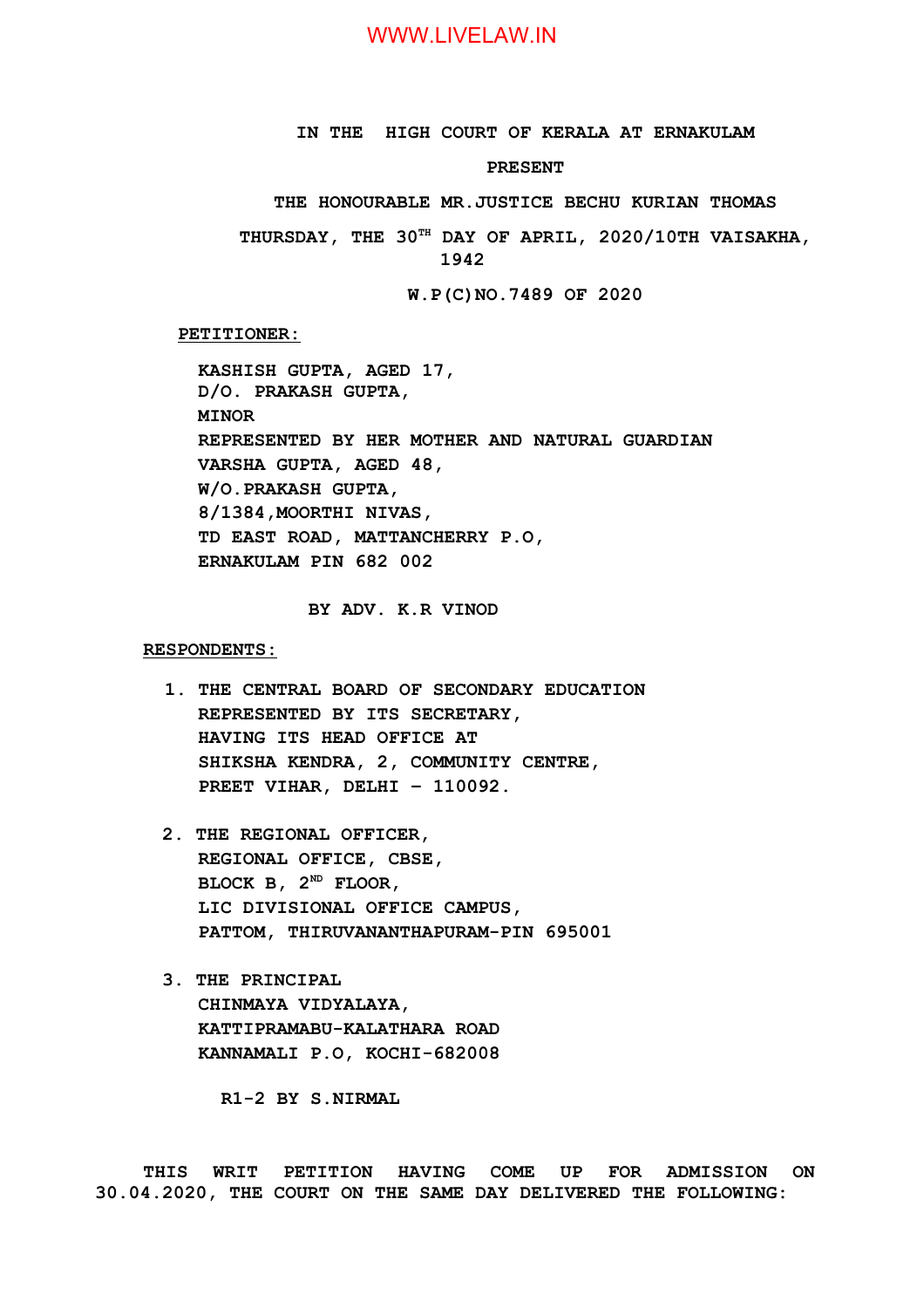## **'C.R.'**

## **JUDGMENT**

"What's in a name"?

Four centuries ago, when, William Shakespeare wrote the classic "Romeo and Juliet," he felt that name did not matter much. In the present times, if one is asked the same question "What's in a name"?, the answer would be:

" Its everything".

- 1. In this writ petition, this Court is confronted with an instance where a young girl, who wished for a change of name, stumbled upon an obstacle in the form of CBSE who turned down her request for incorporating the change of name on a hyper- technicality.
- 2. Young Miss Dinky Gupta, on attaining a reasonable level of maturity, for reasons purely personal to her, decided to change her name to Kashish Gupta. State of Kerala accepted petitioner's wish to change her name and effected a Gazette notification in 2017 to that effect, as is seen from Ext. P1. It mentions the details of her birth certificate, her Passport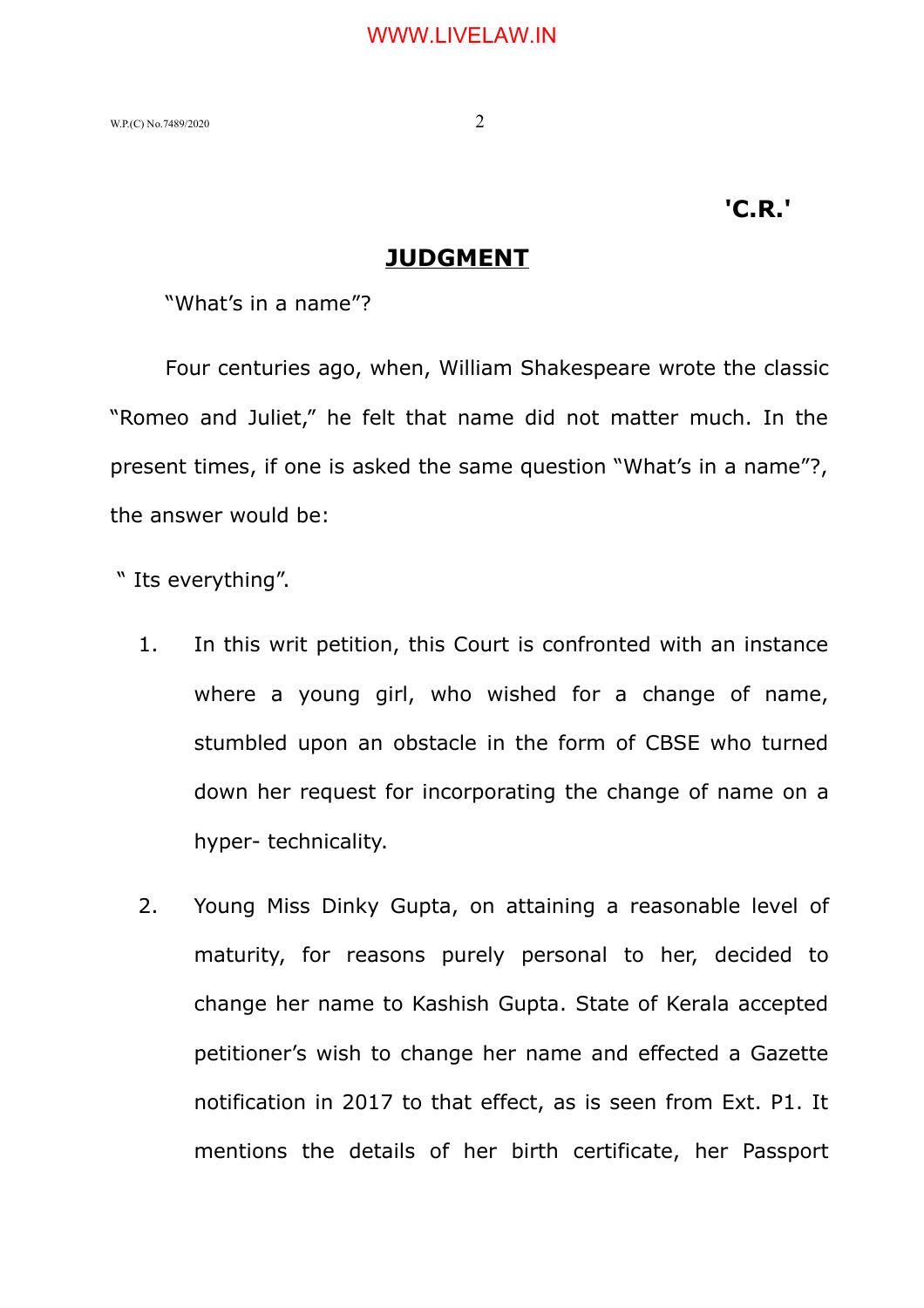number, Adhaar Card number, thereby giving sufficient details as to the identity of the petitioner. Pursuant to the Gazette notification, change of name was carried out in the birth certificate of the petitioner as is revealed from Ext. P2. A "one and the same" certificate was also issued by the village officer stating that the two differing names of the petitioner refer to the same person itself.

3. It is seen that, by the time the aforesaid processes were completed, petitioner had written her All India Secondary School Examination in 2018. Certificate issued by the CBSE, which is produced as Ext. P4 contains petitioner's former name, since obviously, it was based on the records available with the school. However, the School authorities on the basis of the certificates produced before it, recorded the change of name. At the request of the parents of the Petitioner, the Principal of the School submitted Ext. P6 application to the 2<sup>nd</sup> respondent, requesting to carry out the change of name in the CBSE certificates and records. Surprisingly, an e-mail communication is seen sent to the school, which is produced as Ext. P7, wherein an information is given that "*The desired*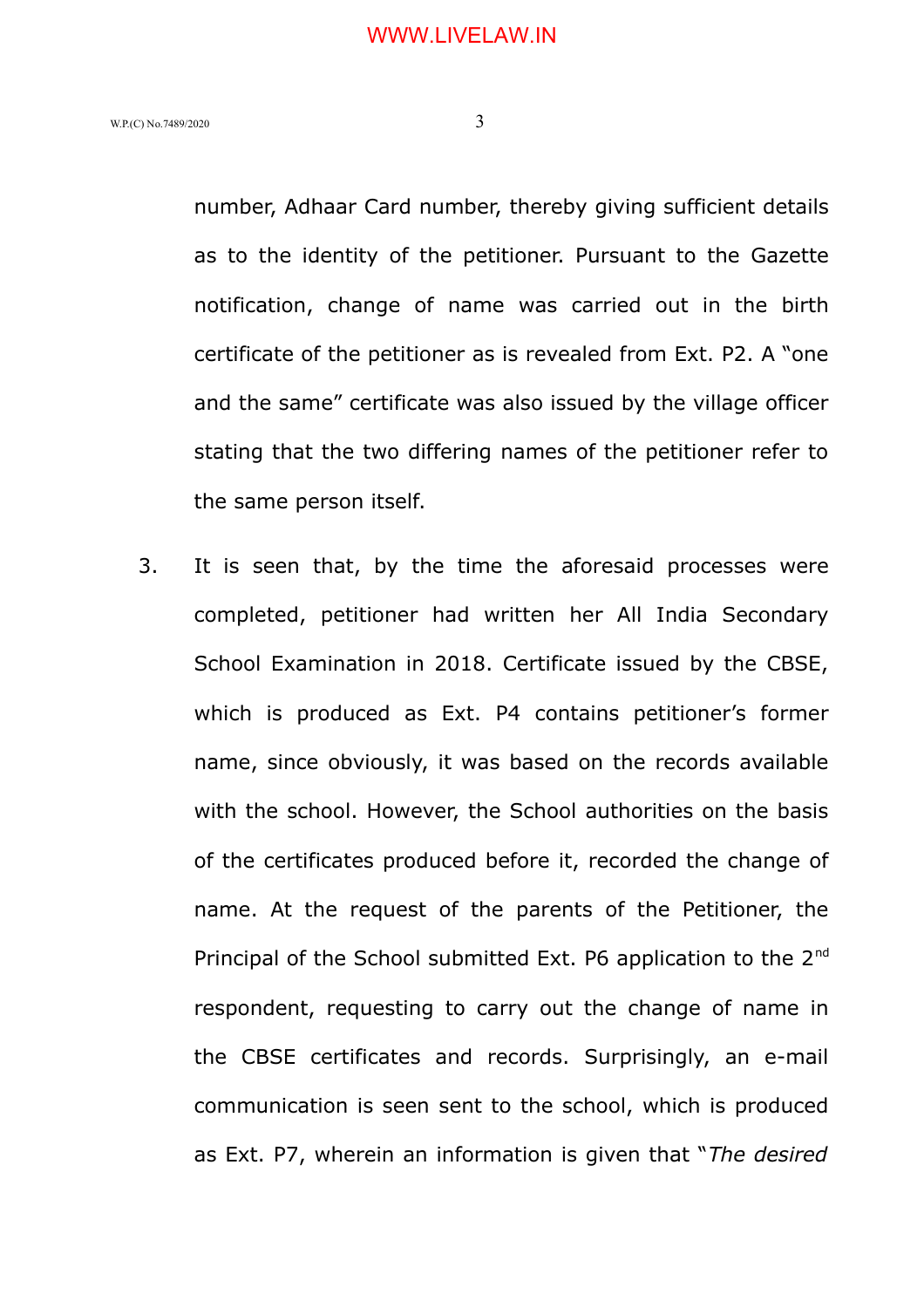*change in Candidate's name cannot be considered in the light of CBSE notification dated 01-02-2018 as per rule No. 69.1 (i) duly incorporated in the Examination Bye Laws. Therefore, your request for the said change in Candidate's name has been rejected by the Board."* Inspite of the above e-mail communication, Petitioner was issued with the admit card for the main examination of CBSE for the year 2020, with the name 'Kashish Gupta' and it is submitted that she has in fact appeared for two of the examinations that were held prior to the declaration of the nationwide lockdown. Since an anomaly of far-reaching consequences may result if the variance in the name of the petitioner is not corrected, petitioner has approached this Court, seeking a writ of mandamus, to the CBSE to correct her name in the mark sheet of All India Secondary School Examination 2018, as well as in all other records maintained by them.

4. It is seen that within a fortnight of filing the writ petition, the lockdown was declared and the writ petition could not be considered by this Court. On account of the urgency of the matter involved, the case was brought up at the instance of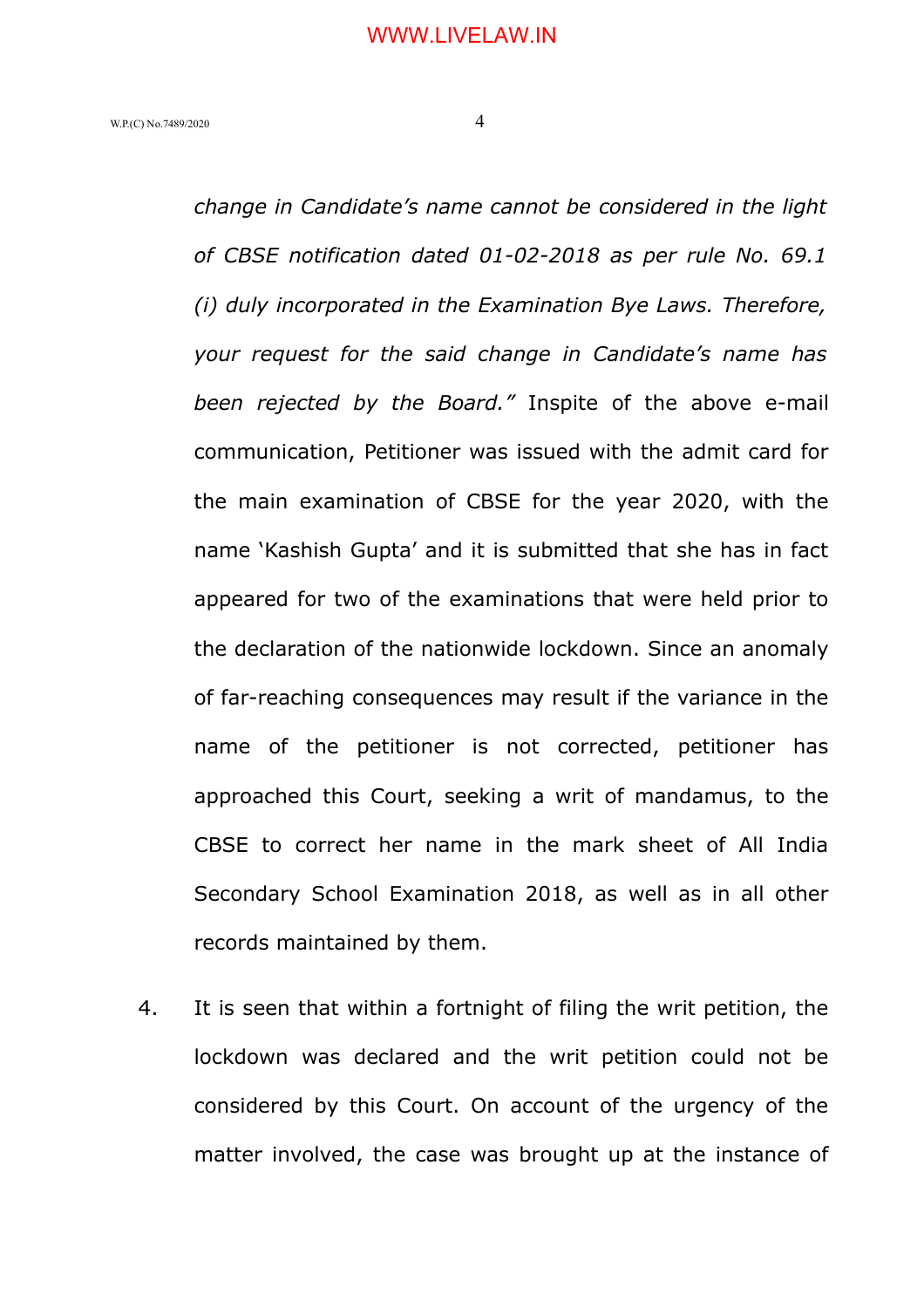the petitioner, during the vacation sitting of this Court and with the consent of both sides, the matter was heard through videoconferencing.

- 5. I have heard the learned counsel Sri.K.R.Vinod for the petitioner, as well as the learned Standing Counsel, Sri.S. Nirmal for the CBSE.
- 6. In his vehement objections, Sri Nirmal submits that, even though there is no dispute as to the identity or the bonafides of the change in name, it is difficult for CBSE to incorporate the change of name after publication of the results on account of various technicalities that they face. He referred to clause 69.1(i) of the amended CBSE bye laws and canvassed that change of name can be effected only if it is done before publication of the results. He also submitted that pursuant to the decision in **Subin Muhammed S. v. Union of India (2016 (1) KLT 340),** CBSE is flooded with applications for changes to be incorporated, and hence they have preferred a Special Leave Petition before the Supreme Court in another matter, which is pending consideration and that directions for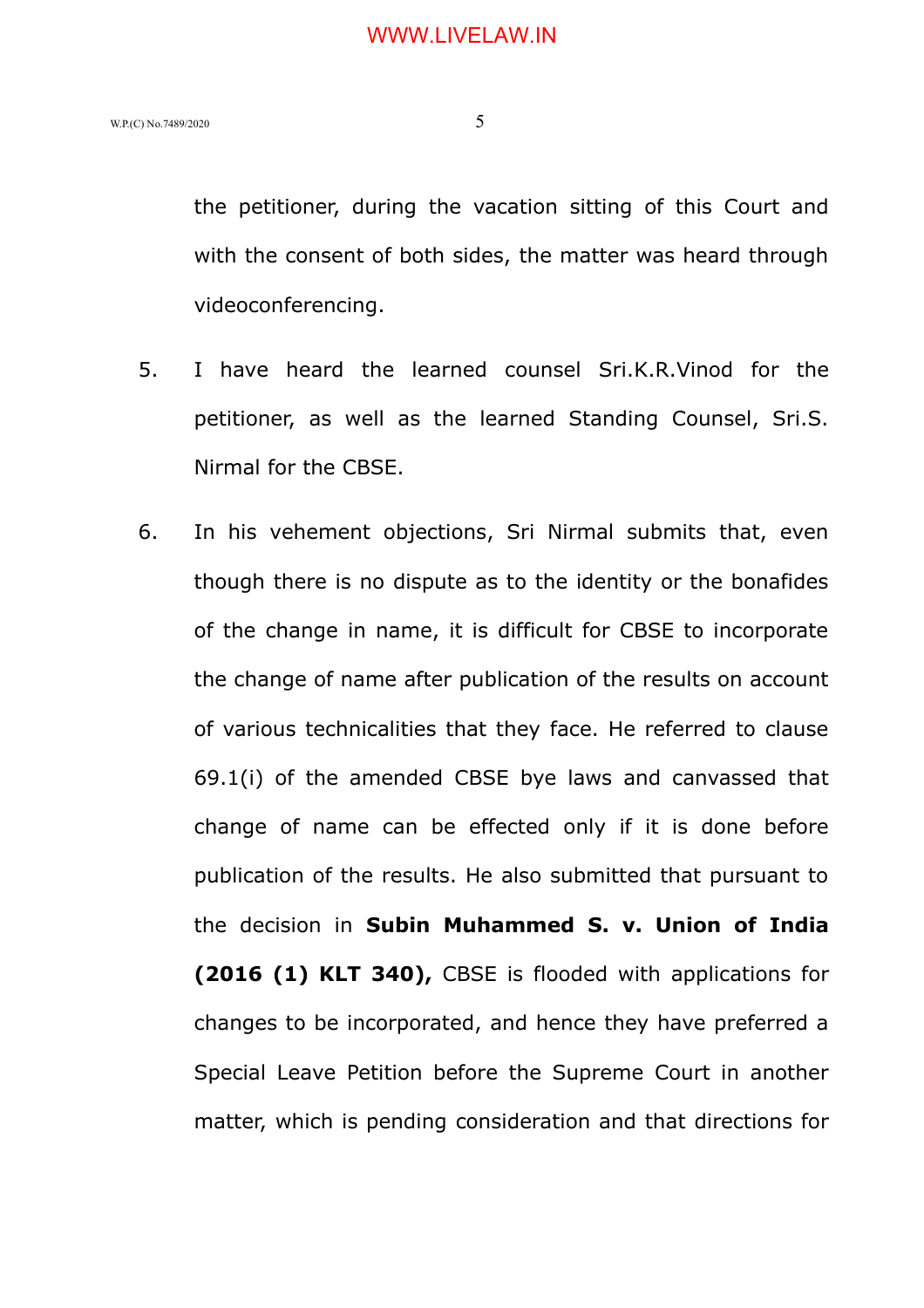change of name may be considered only after the Supreme Court passes an order in the said case.

- 7. After hearing both counsel, I find it difficult to accept the stand of CBSE, especially since it relates to a student who is on the verge of completing her  $12<sup>th</sup>$  standard and for whom the world is about to open up. If delay occurs, Petitioner could be subjected to immense hardships. Hence I proceed to dispose of the case on merits.
- 8. Name is something very personal to an individual. Name is an expression of one's individuality, one's identity and one's uniqueness. Name is the manner in which an individual expresses himself to the world at large. It is the foundation on which he moves around in a civil society. In a democracy, free expression of one's name in the manner he prefers is a facet of individual right. In Our Country, to have a name and to express the same in the manner he wishes, is certainly a part of right to freedom of speech and expression under Article 19 (1) (a) as well as a part of the right to liberty under Article 21 of the Constitution of India. State or its instrumentalities cannot stand in the way of use of any name preferred by an individual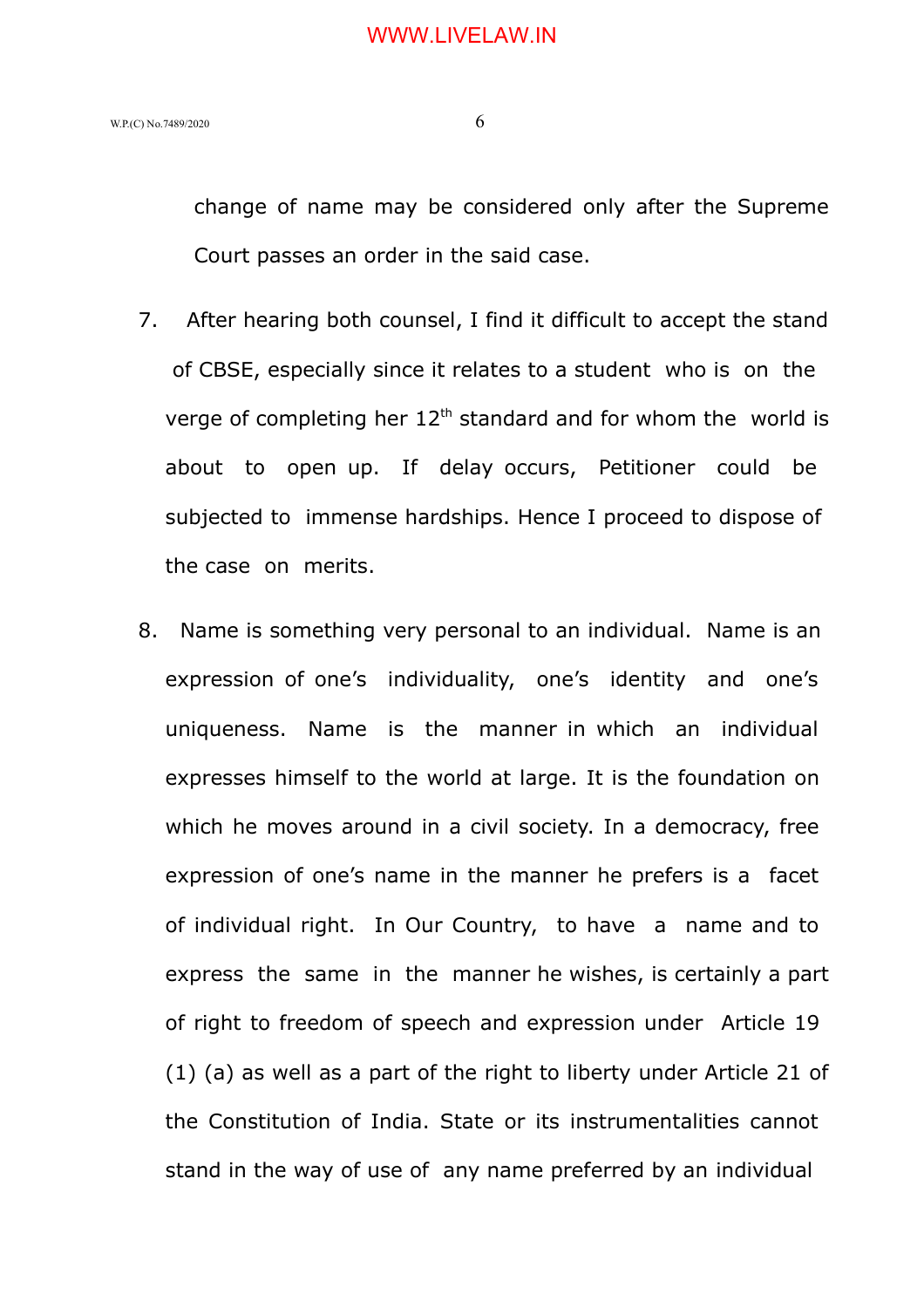or for any change of name into one of his choice except to the extent prescribed under Article 19(2) or by a law which is just, fair and reasonable. Subject to the limited grounds of control and regulation of fraudulent or criminal activities or other valid causes, a bonafide claim for change of name in the records maintained by the Authorities ought to be allowed without hesitation.

9. With the aforesaid principle in mind, I find that contention of the CBSE that Rule 69 (1)(i) of CBSE, Examination Bye-laws stands in the way of correcting the change of name in the records is unsustainable. For easy reference Rule 69 (1)(i) of CBSE, Examination Bye-laws, is extracted as below.

> **"**Applications regarding changes in name or surnames of candidates will be considered, provided the changes have been admitted by the court of law and notified in the Government Gazette before the publication of the result of the candidate. In cases of change in documents after the court orders caption will be mentioned on the document "change allowed in name/father's name/mother's name/guardian's name from ........ to ............ on (dated) as per court order No..... dated........".**"**

10. According to me, clause  $69$  (1)(i) of the CBSE bye laws extracted above, contemplates two situations. First situation is where the change of name arises before publication of the result of the candidate and the second is where the Court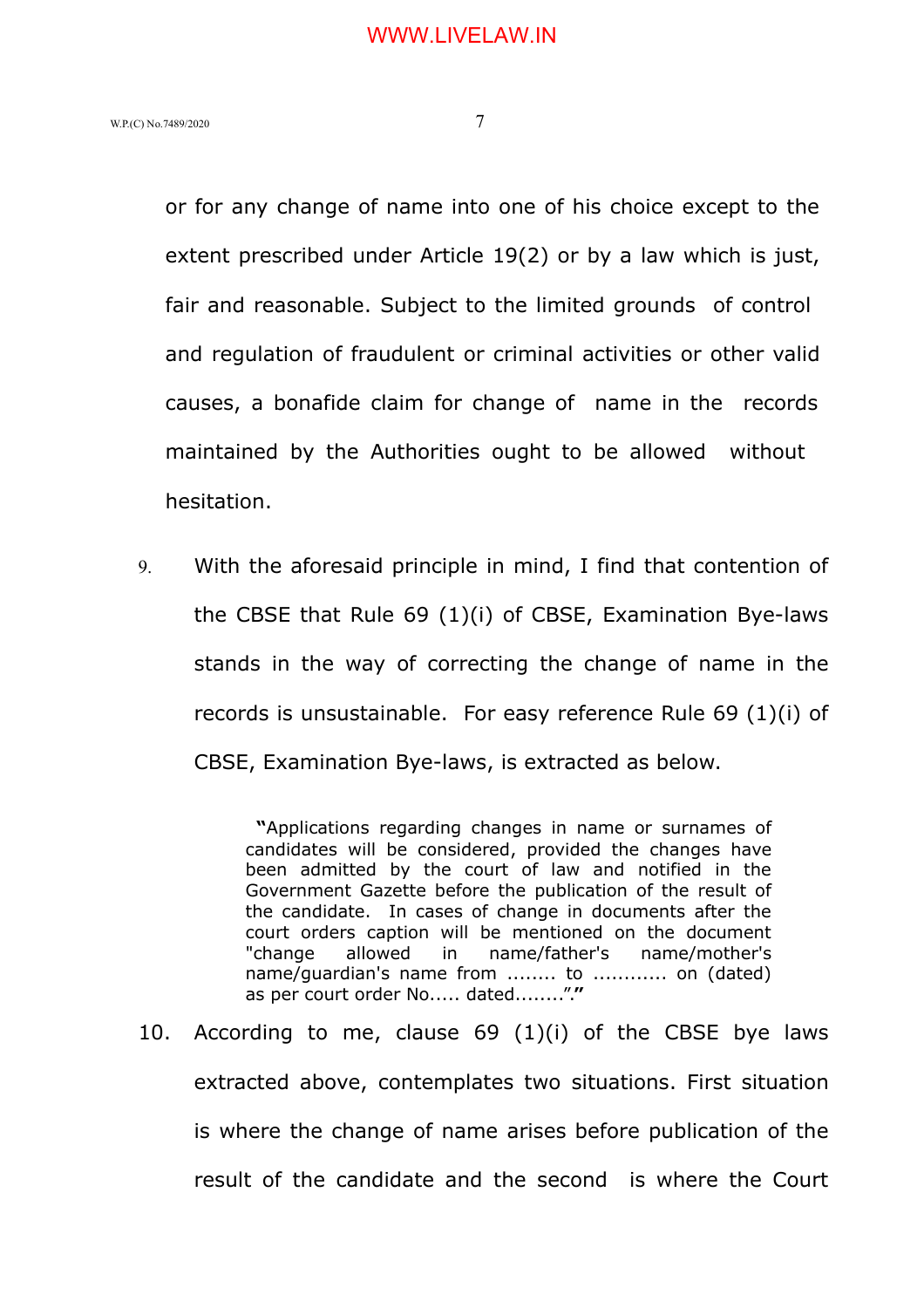directs. The word "and" in the sentence 'Court of Law and notified in the Government Gazette before the publication of the results of the candidate; if used as a conjunctive does not make any sense. If the word "and" in the above referred sentence is used as a conjunctive it will convey a meaning that even after a Court of Law accepts a change of name, the same to attain validity, must be notified in the Government Gazette. That will be an absurdity. There is no prescription under any law for the time being in force that once a Court of law accepts a name, the same to attain validity must be published in the Government Gazette. Admission by a Court of law as regards a change of name is undoubtedly an order *in rem* declaring to the world that the name of a person has been changed. Notification of change of name by publication in the Government Gazette is another method to convey to the world that there is a change of name. Both are different methods and not supplementary to each other.

11. The context in which the word "and" appearing in Rule 69 (1) (i) of the CBSE bye laws is required to be interpreted by this Court so as to avoid the absurdity mentioned above. Normally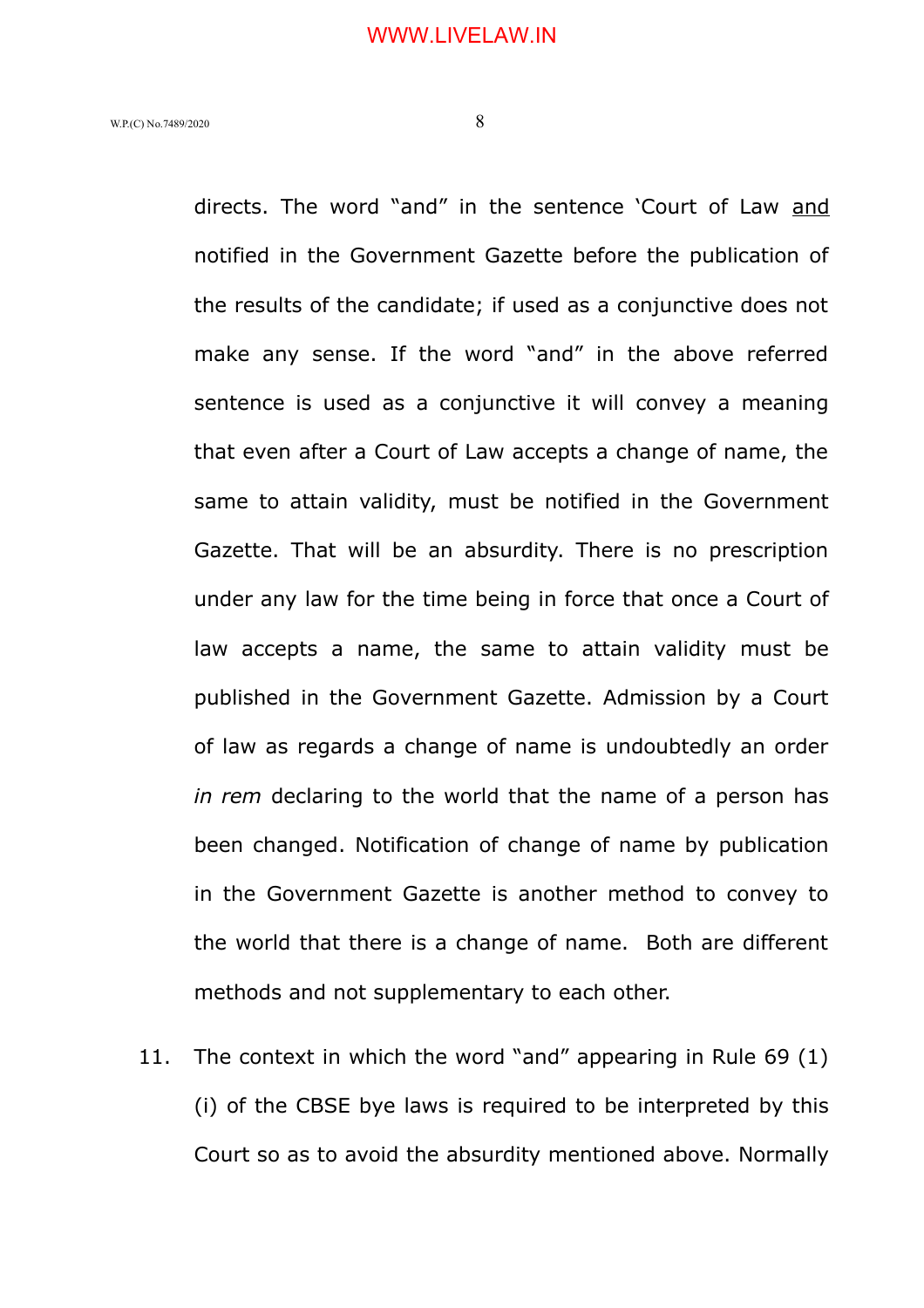the word "and" is to be given its literal meaning as a conjunctive. However, if the use of the word "and" conjunctively, produces an unintelligible or absurd result, then the court has the power to read the word "and" as "or" or vice versa, so as to give effect to the intention of the framers of the rule.

12. Power of interpretation available to this Court to correct errors committed by the draftsman is quite wide. When the language of a statute in its ordinary meaning and grammatical construction leads to a manifest contradiction of the apparent purpose of the enactment or to some inconvenience or absurdity, hardship or injustice, presumably not intended, a construction may be put upon it which modifies the meaning of the words and even the structure of the sentence. The above mentioned principle has been restated in the decisions in **Pentiah vs Mudalla Veeramallappa, (AIR 1961 SC 1107), Eera Vs. State (Govt. of NCT of Delhi) and Another (2017) 15 SCC 133)**, and also by a Full Bench of this Court in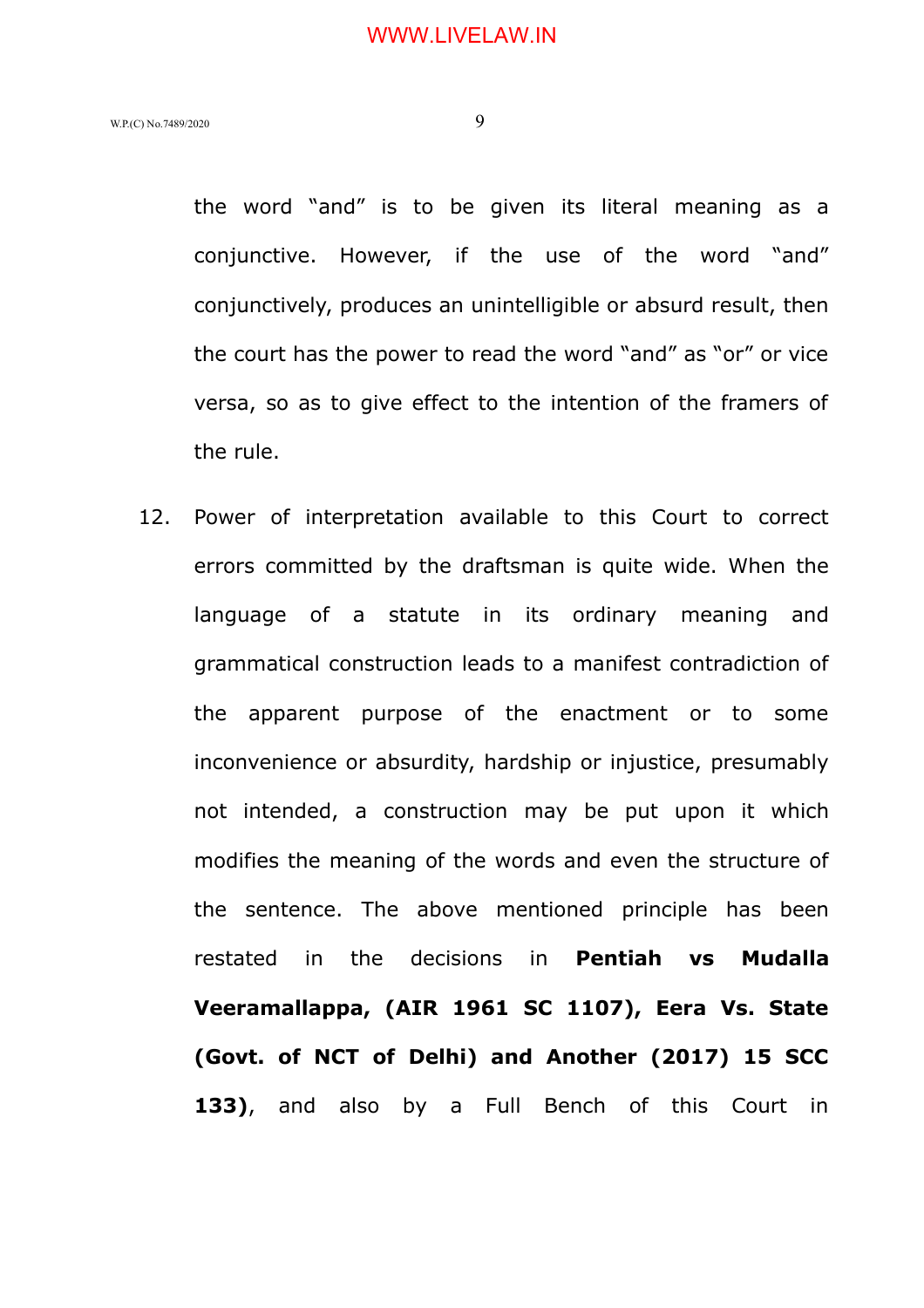# **Viswambaran P.N vs. T.P Sanu & others (2018 (2) KLT 947)**.

- 13. Applying the principles of interpretation mentioned above, it is necessary to interpret the word "AND" occurring in Rule 69 (1)(i) of the CBSE Examination bye laws as meaning 'OR'. When such an interpretation is adopted, it is clear that two methods are available for the CBSE to change the name of a candidate in its records. It can be done either when a Court of Law admits the change of name or when it is published in the Government Gazette. However, when it comes to publication in the Government Gazette, the change would be reflected in its records only when the change was notified in the Government Gazette before publication of the result of the candidate.
- 14. In the instant case, it is evident that publication of change of name of the petitioner in the Government Gazette was on 12- 12-2017, as can be seen from Ext. P1 while publication of the result of the petitioner for her All India Secondary School Examination was on 29-5-2018. Thus, on account of the publication of change of name of the petitioner in the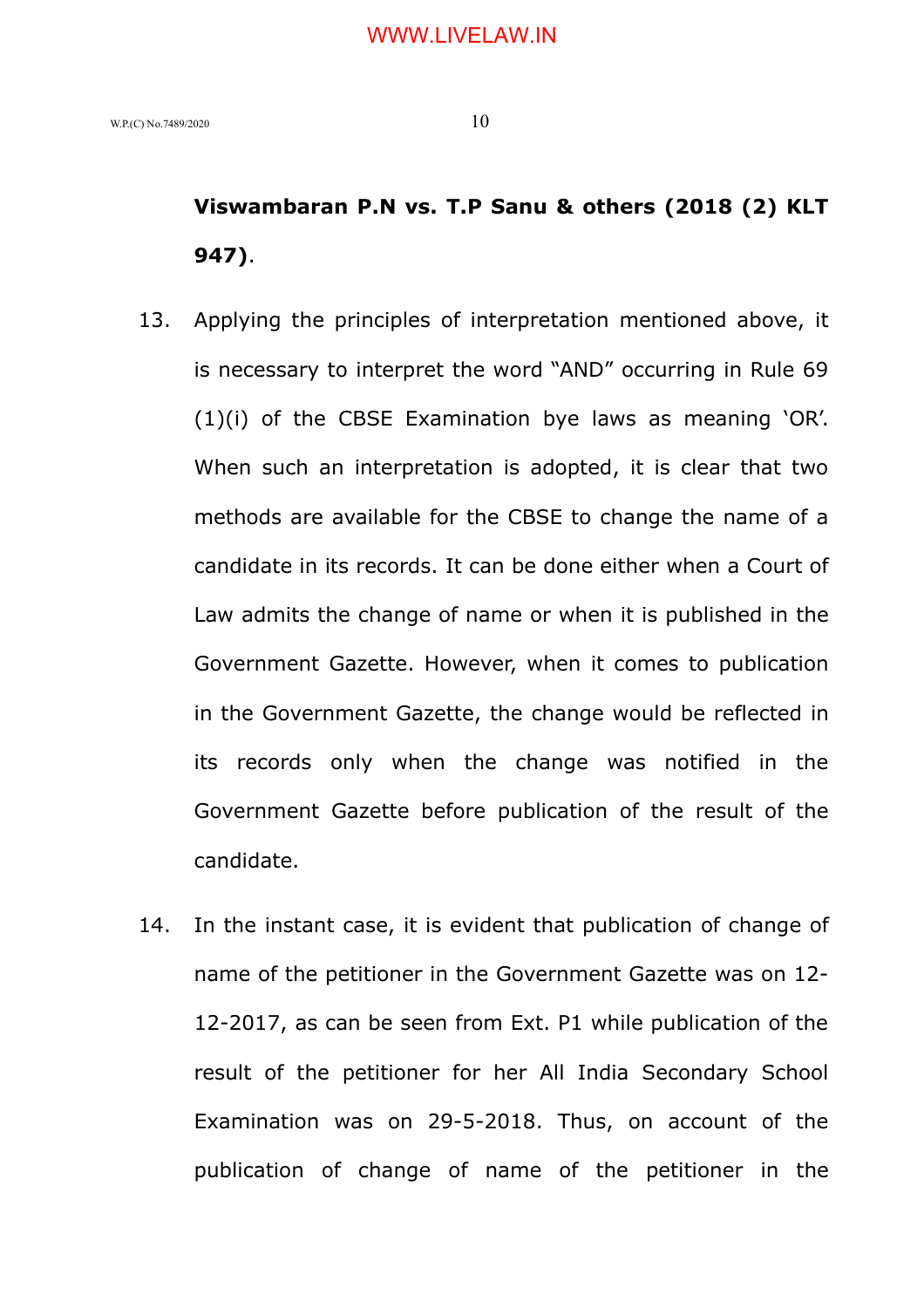Government Gazette as per Ext. P1 having been carried out prior to publication of her results, CBSE was liable to correct the change of name in Ext.P4, immediately on receipt of application from the school.

- 15. It can also be seen from rule 69.1(ii) of the bylaws that application for correction of name of the candidate will be considered within 5 years of the date of declaration of results provided the application is forwarded by the Head of the institution. It can be seen from Ext. P6 that the Head of the institution had forwarded the application for change of name of the petitioner within a period of 16 months from the date of publication of the results. In such a view of the matter also, the  $2<sup>nd</sup>$  respondent was bound to carry out the change of name of the petitioner in the records maintained with the CBSE.
- 16. The decision in **Subin Muhammed.S. v. Union of India (2016 (1) KLT 340)**, has no applicability at this instant case, since the issue involved therein related to correction of date of birth in the school records and the same stands on a totally different footing. The said decision of course comes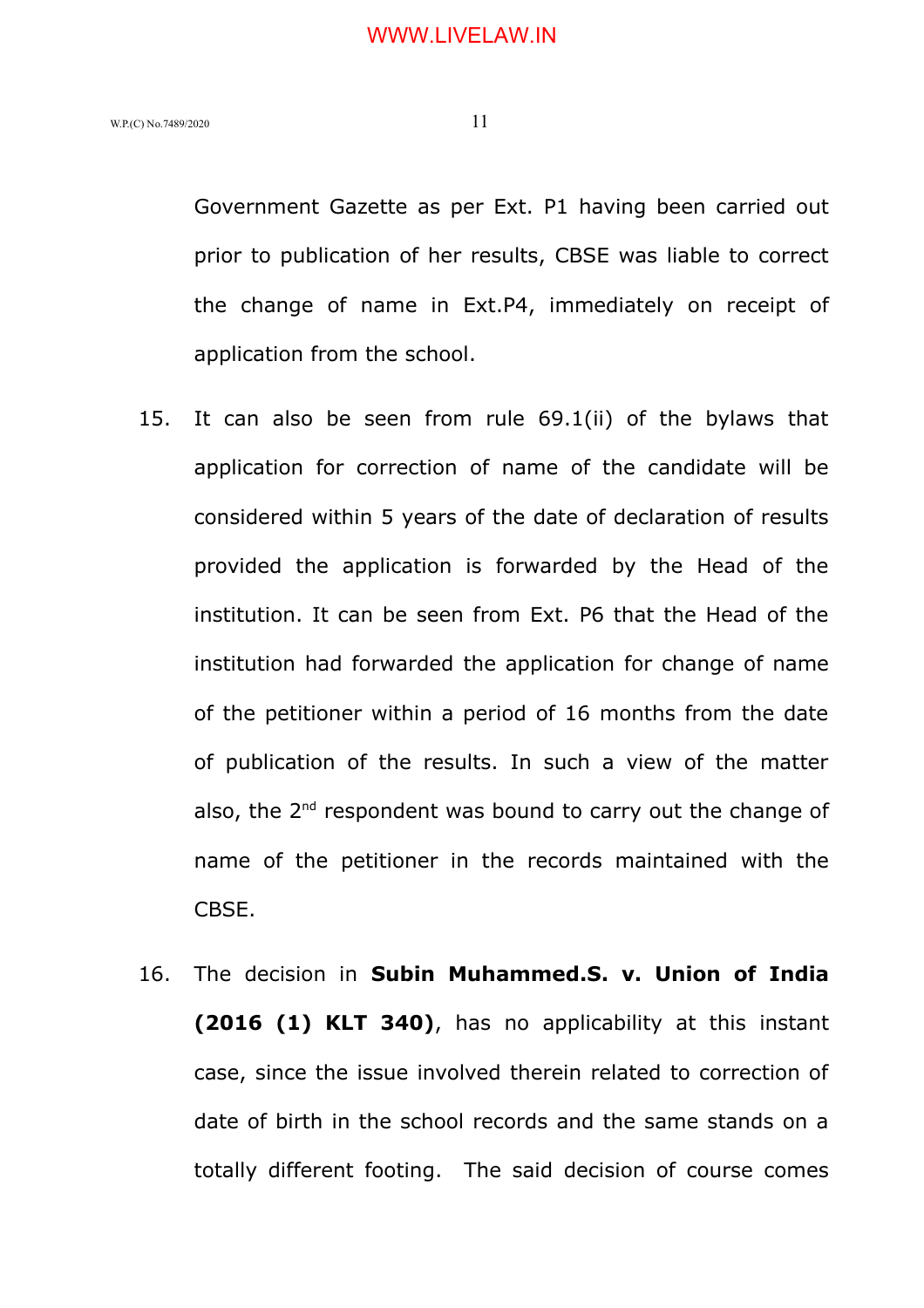handy towards the last part of this judgment as regards a different aspect.

- 17. Even though I find that the claim of the petitioner for change of name is wholly justified and that she has been wrongly denied such a change of name from being incorporated in her school records, the relief that has been claimed in the writ petition is only for a direction to correct her name in Ext. P4 and all other records maintained with the  $1<sup>st</sup>$  and  $2<sup>nd</sup>$ respondent's. Since by Ext. P7, 2<sup>nd</sup> respondent had already conveyed the rejection of the request for change of name, it was incumbent on the petitioner to have challenged the said communication, also. In the absence of such a relief, technically this Court ought to have relegated the petitioner to appropriate proceedings.
- 18. However, after having found the genuineness of the claim of the petitioner and after realising that she has been subjected to unfair treatment by the  $2<sup>nd</sup>$  respondent, I feel that interests of justice warrant the exercise of extraordinary jurisdiction under Article 226, to render justice to the petitioner by directing the incorporation of change of name in the school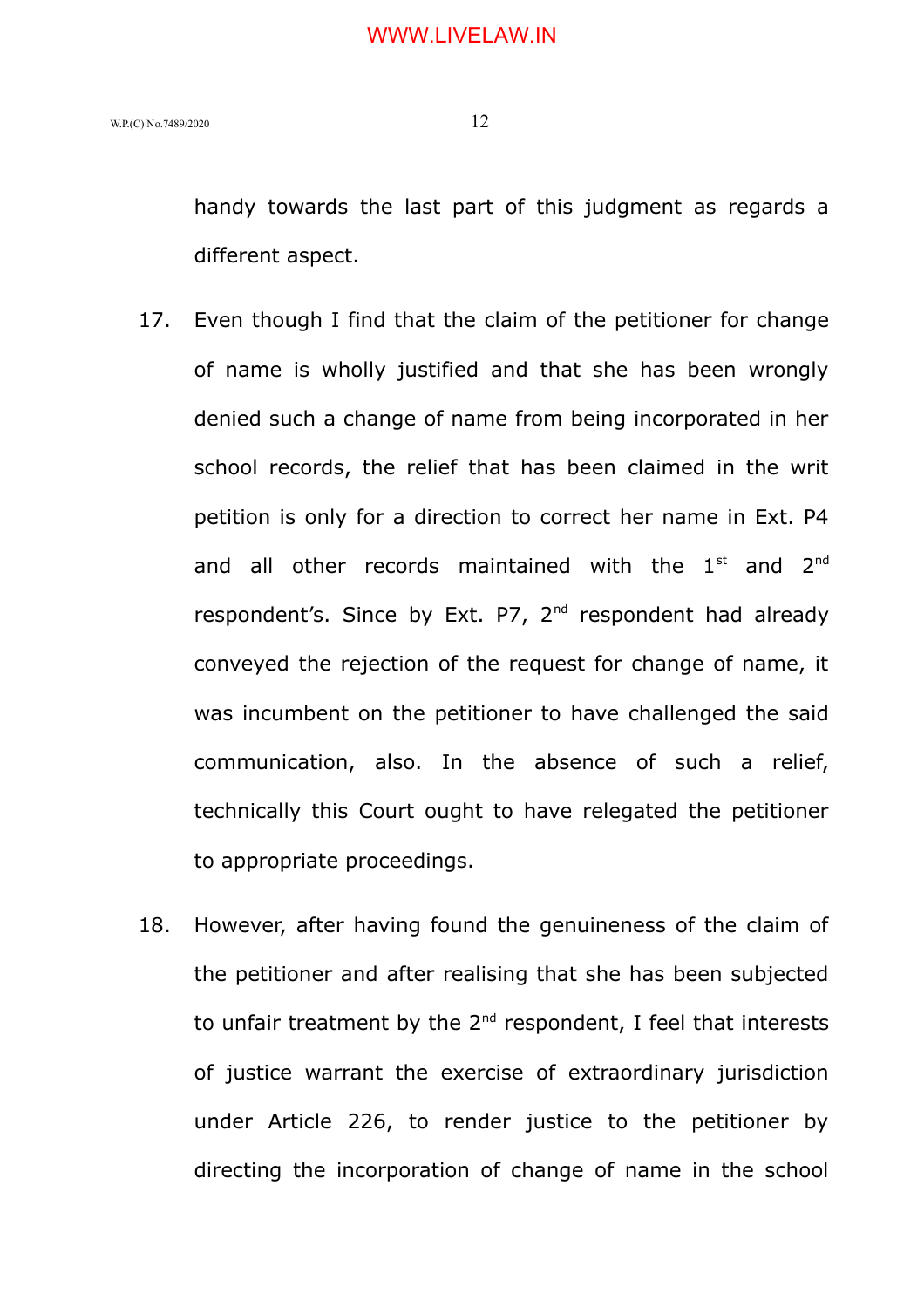records and in Ext. P4, after ignoring Ext. P7 communication. If such a process is not adopted, petitioner who is already in the midst of her  $12<sup>th</sup>$  standard examinations may lose out on her career prospects, especially since contradictory names will be reflected in her records. I am fortified in this proposition by the decision reported in **Subin Muhammed S** Vs. **Union of India and others (2016 (1) KLT 340).** In the said decision, this Court held that in order to render justice and when the failure to exercise jurisdiction may put the petitioner to serious hardships, it is always open for the Court to pass appropriate orders.

19. In view of the above, I direct the second respondent - Regional Officer, CBSE, Thiruvananthapuram to correct the name of the petitioner from Dinky Gupta to Kashish Gupta in Ext.P4 certificate within a period of six weeks. It is needless to say that once such a correction is incorporated in Ext.P4, all future records will contain the corrected name. On account of the prevailing pandemic, learned counsel Sri.S.Nirmal is directed to communicate this order to the second respondent forthwith, so that the period of six weeks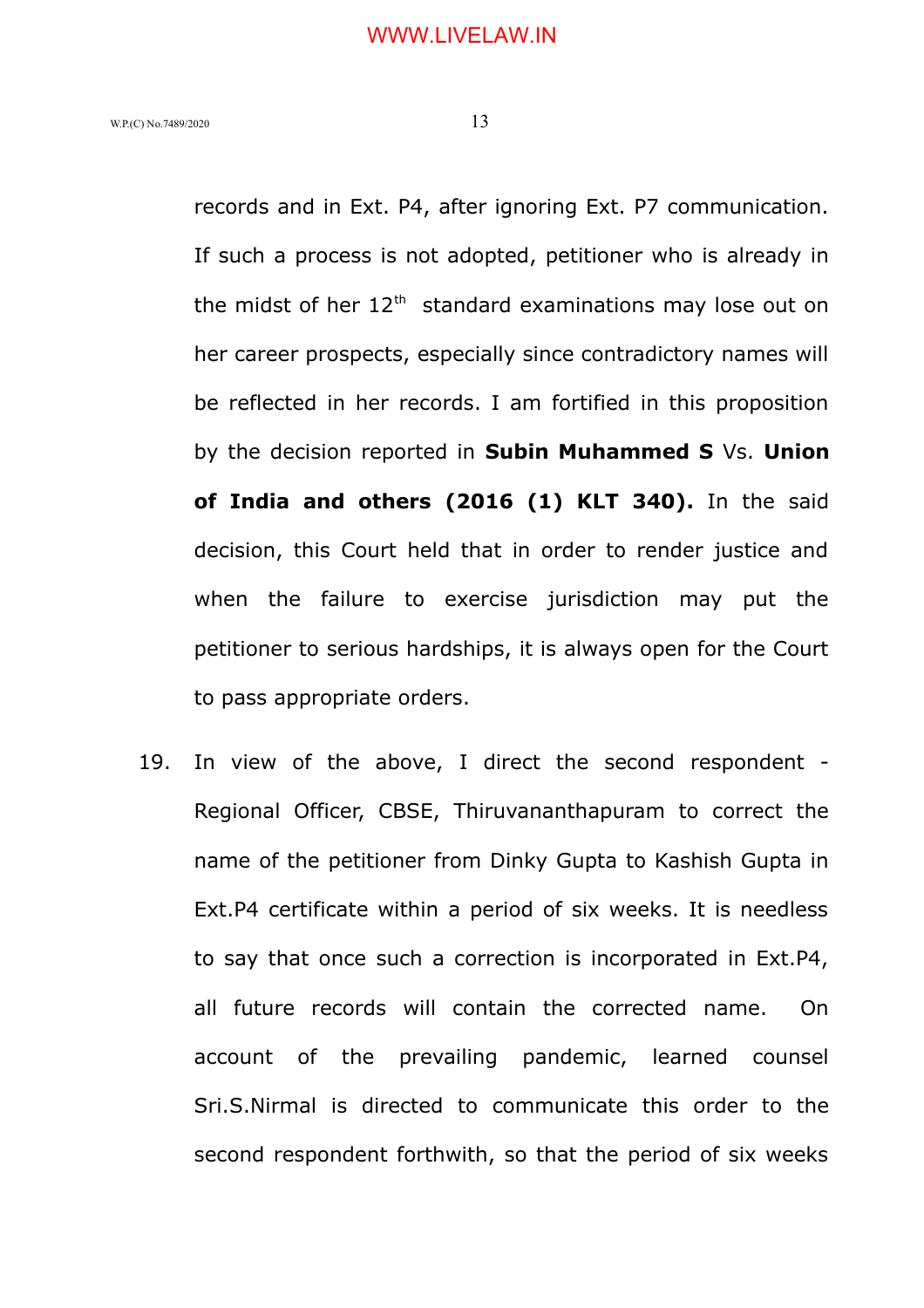shall commence from tomorrow. This is only to enable the petitioner to submit applications for the Entrance examination for this year itself.

This Writ Petition is allowed as above.

# **BECHU KURIAN THOMAS JUDGE**

csl